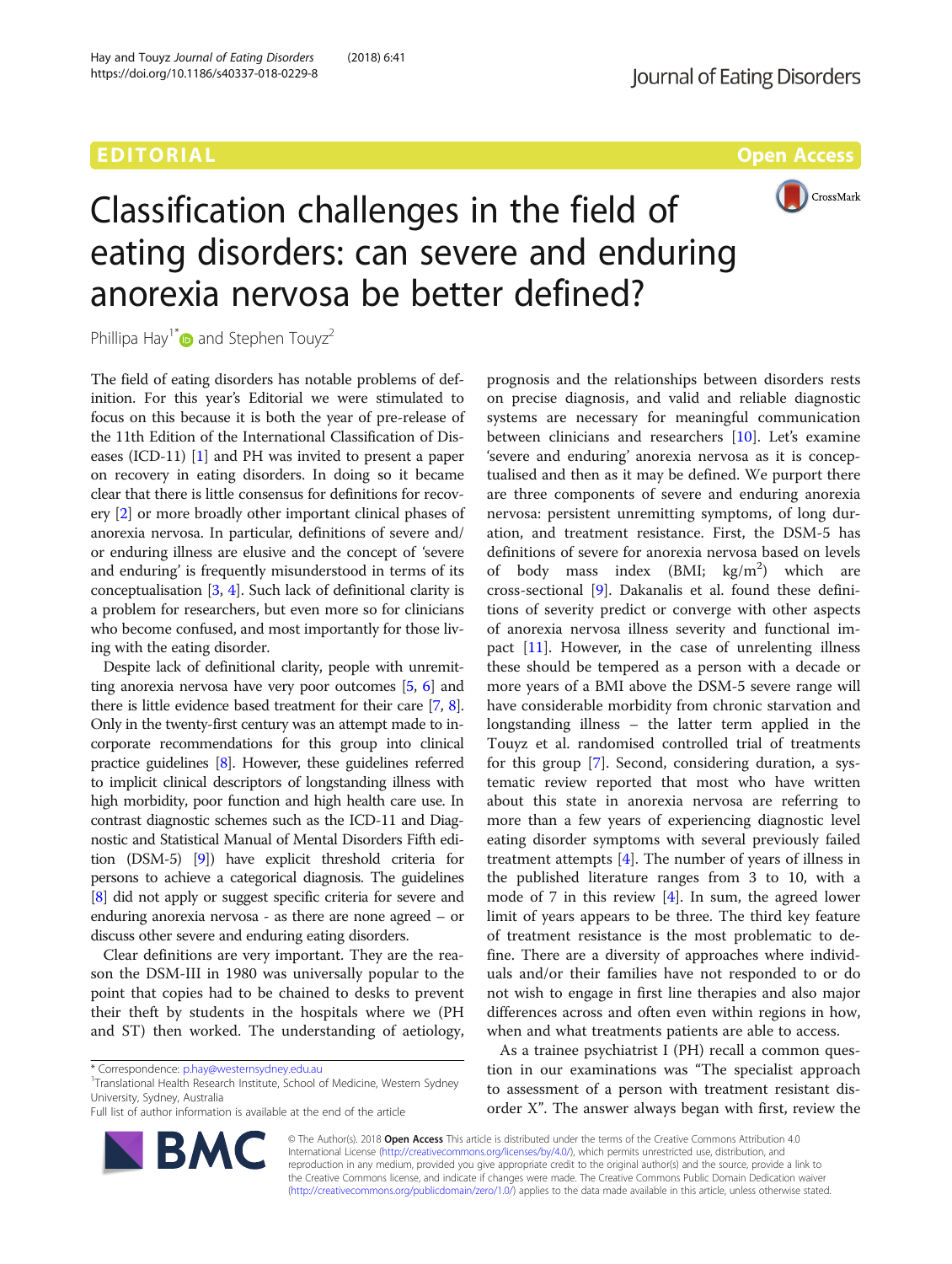diagnostic formulation. Only after establishing that that the formulation is accurate, and the person has been offered and received all appropriate first line evidence based therapy is the term "treatment resistant" to be applied. Then the specialist will discuss second and third line therapies, including those often with higher risk, e.g., clozapine for schizophrenia or irreversible monoamine oxidase inhibitors for major depression. Finally, the "do no harm" or "comfort always" time honoured approach of clinical medicine – supportive care – may be offered.

However, we are reluctant to use the term "treatment resistant" in our field. It is perceived understandably as pejorative and blaming of the individual and those who care for them. It may seem to imply that as we have evidence based therapies, it's the person's fault if they "drop out", do not engage or otherwise are unresponsive. On the other hand, they may have not engaged because of poor health literacy on the part of the health care practitioner [[12\]](#page-2-0) who has e.g., told them when they sought help that they are not thin enough to have an eating disorder [\[13](#page-2-0)]. With the best of efforts treatment may yet fail if it is not person or family centred but rather 'Somebody Else's Roadmap' [[14\]](#page-2-0). Treatment resistance is also poorly understood with no consensus on e.g., how many attempts at re-feeding or other treatments are enough before they cease. Yet, it is a common predicament for clinicians and people with the lived experience of anorexia nervosa.

Finally, it must be acknowledged that categorical systems are problematic in mental health where clinical features are often dimensional and boundaries are by necessity somewhat arbitrarily imposed. In consequence, diagnostic schemes such as the ICD-11 [\[1](#page-2-0)] allow more clinician judgment and flexibility than the DSM-5 [\[9](#page-2-0)] and may thus reduce the likelihood of harm from over rigid application of criteria in individual cases. As Wonderlich et al. [[15\]](#page-2-0) pointed out there is no strong empirical support for a clear demarcation separating people with longstanding anorexia nervosa from others. Thus, whilst we propose testable criteria (see Table 1) for 'severe and enduring anorexia nervosa' we would advise their judicious use by practitioners mindful of their limitations.

Table 1 Proposed criteria for "severe and enduring anorexia nervosa"

(1) a persistent state of dietary restriction, underweight, and overvaluation of weight/shape with functional impairment

(2) duration of > 3 years of anorexia nervosa; and

(3) exposure to at least two evidence based treatments appropriately delivered together with a diagnostic assessment and formulation that incorporates an assessment of the person's eating disorder health literacy and stage of change

The criteria we propose are based on (1) clinically significant functional impact i.e. impoverished and poor quality of life, with unrelenting symptoms, i.e. sustained dietary restriction leading to a persistent underweight state with weight/shape overvaluation and other eating disorder cognitions (2) duration of several years (minimum three) of anorexia nervosa, and (3) exposure to at least two evidence based treatments delivered by an appropriate clinician or treatment facility together with a diagnostic assessment and formulation that incorporates an assessment of the person's eating disorder health literacy with an assessment of the person's stage of change.

In conclusion, the Journal of Eating Disorders encourages submissions on any aspect of improving and testing current classifications and definitions in any domain relevant to the field, and including the neurosciences, in the spirit of the Research Domain Criteria approach [[16\]](#page-2-0). We look forward to publishing research that will better define severe and enduring anorexia nervosa, recovery and other clinical states broadly in the field.

#### Acknowledgements

We thank the anonymous reviewers for their suggestions and improvements to this paper.

#### Funding

None.

#### Availability of data and materials

Not applicable.

# Authors' contributions

PH and ST wrote the paper which was conceived by PH. Both authors read and approved the final manuscript

# Ethics approval and consent to participate

Not applicable

#### Consent for publication

Not applicable.

#### Competing interests

Stephen Touyz receives royalties from Hogrefe and Huber, Routledge and McGraw-Hill Publishers. He has also been the recipient of honoraria and travel and research grants from Shire Pharmaceuticals. He has chaired their Australian Binge Eating Disorder Advisory Board and has been the author of commissioned reports. All views expressed in these reports have been his own. Phillipa Hay receives sessional fees and lecture fees from the Australian Medical Council, Therapeutic Guidelines publication, and New South Wales Institute of Psychiatry and royalties from Hogrefe and Huber, McGraw Hill Education, and Blackwell Scientific Publications, and she has received research grants from the NHMRC and ARC. She is Deputy Chair of the National Eating Disorders Collaboration Steering Committee in Australia (2012–) and Member of the ICD-11Working Group for Eating Disorders (2012–) and was Chair Clinical Practice Guidelines Project Working Group (Eating Disorders) of RANZCP (2012–2015). She has prepared a report under contract for Shire Pharmaceuticals (July 2017) and conducts educational activities for Shire Pharmaceuticals. All views in this paper are her own.

### Publisher's Note

Springer Nature remains neutral with regard to jurisdictional claims in published maps and institutional affiliations.